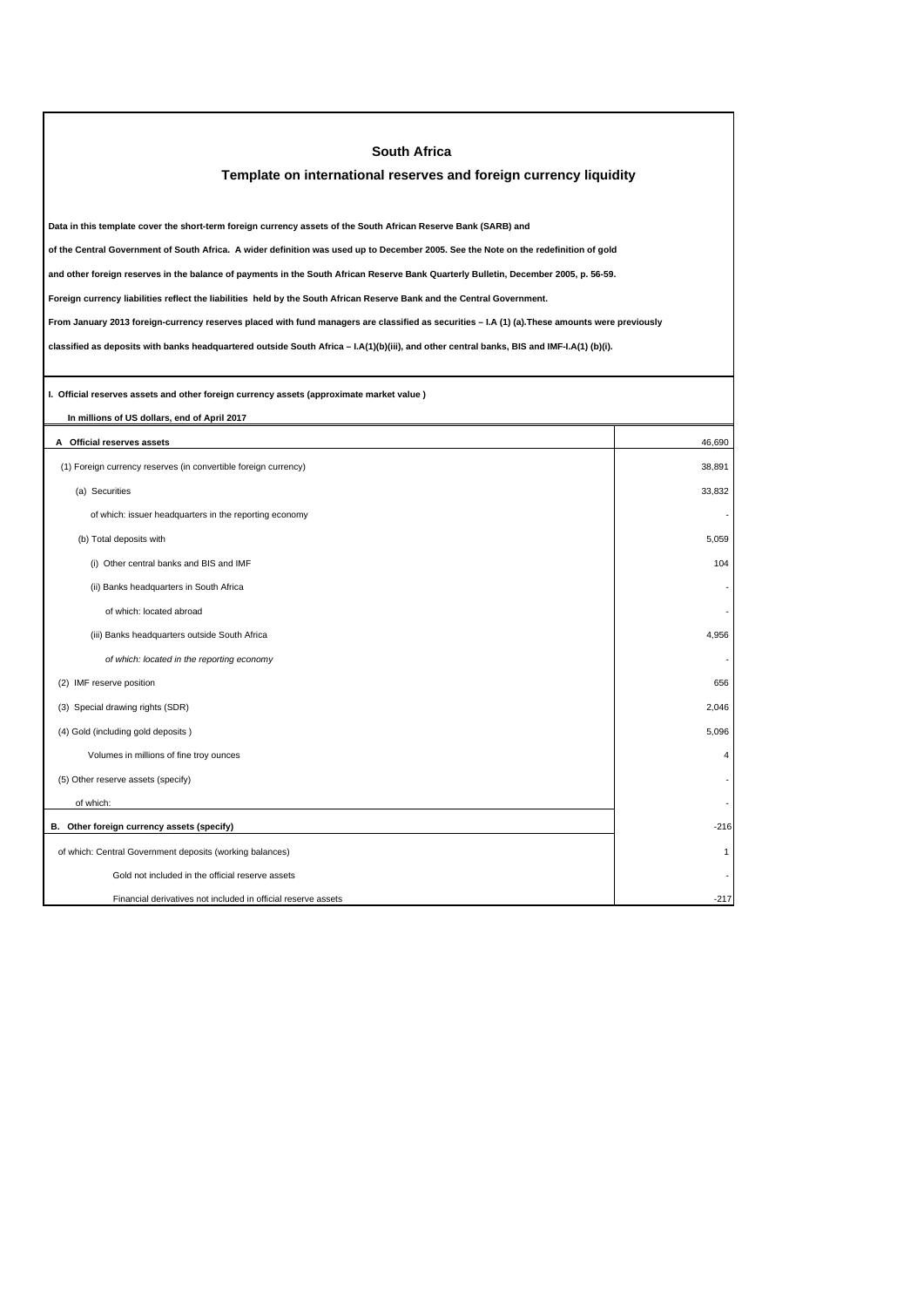| II. Predetermined short term net drains on foreign currency assets (nominal value)<br>p.2                                                                            |                                                |               |                                            |                                        |
|----------------------------------------------------------------------------------------------------------------------------------------------------------------------|------------------------------------------------|---------------|--------------------------------------------|----------------------------------------|
| In millions of US dollars, end of April 2017                                                                                                                         |                                                |               |                                            |                                        |
|                                                                                                                                                                      | Total<br>Maturity Breakdown(residual maturity) |               |                                            |                                        |
|                                                                                                                                                                      | Up to one<br>year                              | Up to 1 month | More than 1<br>month and up to<br>3 months | More than 3 months and up<br>to 1 year |
| 1. Foreign currency loans, securities and deposits                                                                                                                   |                                                |               |                                            |                                        |
| of which: SARB                                                                                                                                                       |                                                |               |                                            |                                        |
| Outflows (-)<br>Principal                                                                                                                                            |                                                |               |                                            |                                        |
| $(-)$<br>Interest                                                                                                                                                    |                                                |               |                                            |                                        |
| Inflows $(+)$<br>Principal                                                                                                                                           |                                                |               |                                            |                                        |
| $(+)$<br>Interest                                                                                                                                                    |                                                |               |                                            |                                        |
| <b>Central Government</b>                                                                                                                                            |                                                |               |                                            |                                        |
| Outflows (-)<br>Principal                                                                                                                                            | $-319$                                         |               | $-170$                                     | $-149$                                 |
| $(-)$<br>Interest                                                                                                                                                    | $-819$                                         | -98           | $-104$                                     | $-617$                                 |
| Inflows $(+)$<br>Principal                                                                                                                                           |                                                |               |                                            |                                        |
| $(+)$<br>Interest                                                                                                                                                    |                                                |               |                                            |                                        |
|                                                                                                                                                                      |                                                |               |                                            |                                        |
| 2. Aggregate short and long positions in forwards and futures in foreign currencies vis-à-vis<br>the domestic currency (including the forward leg of currency swaps) |                                                |               |                                            |                                        |
| (a) Short positions (-) (Net per period)                                                                                                                             | $-1$                                           | $-1$          |                                            |                                        |
| (b) Long positions (+) (Net per period)                                                                                                                              | 2,894                                          | 689           | 1,162                                      | 1,043                                  |
|                                                                                                                                                                      |                                                |               |                                            |                                        |
| 3 Other (specify)                                                                                                                                                    | $\mathbf{1}$                                   | 1             |                                            |                                        |
| (a) Other accounts payable (-) (Net per period)                                                                                                                      |                                                |               |                                            |                                        |
| Other accounts receivable (+) (Net per period)                                                                                                                       | $\mathbf{1}$                                   | 1             |                                            |                                        |
|                                                                                                                                                                      |                                                |               |                                            |                                        |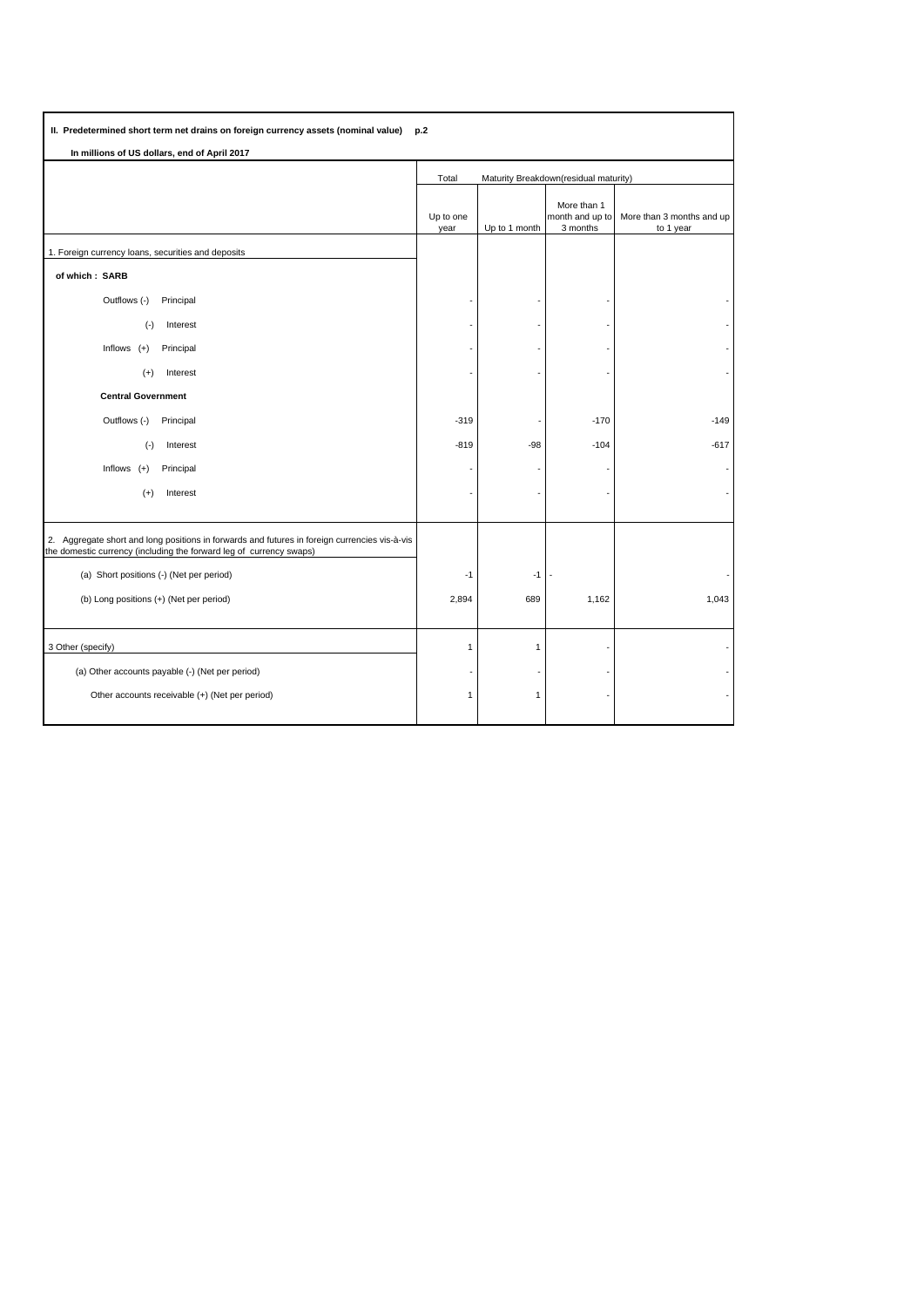| III. Contingent short-term net drains on foreign currency assets (nominal value)            |              |               |                                            |                                        |
|---------------------------------------------------------------------------------------------|--------------|---------------|--------------------------------------------|----------------------------------------|
| In millions of US dollars, end of April 2017                                                |              |               |                                            |                                        |
|                                                                                             | Total        |               | Maturity breakdown (residual maturity)     |                                        |
|                                                                                             | Up to 1 year | Up to 1 month | More than 1<br>month and up to<br>3 months | More than 3 months and up<br>to 1 year |
| 1. Contingent liabilities in foreign currency                                               |              |               |                                            |                                        |
| (a) Collateral guarantees on debt falling due within 1 year                                 |              |               |                                            |                                        |
| (b) Other contingent liabilities                                                            | $-150$       | -3            | $-3$                                       | $-144$                                 |
| of which: Central Government                                                                |              |               |                                            |                                        |
| Principal                                                                                   | $-103$       | $-3$          | -3                                         | $-97$                                  |
| Interest                                                                                    | $-47$        |               |                                            | $-47$                                  |
|                                                                                             |              |               |                                            |                                        |
| 2. Foreign currency securities issued with embedded options (puttable bonds)                |              |               |                                            |                                        |
| 3. Undrawn, unconditional credit lines provided by                                          |              |               |                                            |                                        |
| (a) other central banks and international organisations                                     |              |               |                                            |                                        |
| $BIS (+)$                                                                                   |              |               |                                            |                                        |
| $IMF (+)$                                                                                   |              |               |                                            |                                        |
| (b) banks and other financial institutions headquartered in South Africa                    |              |               |                                            |                                        |
| (c) banks and other financial institutions headquartered outside South Africa (+)           |              |               |                                            |                                        |
|                                                                                             |              |               |                                            |                                        |
| 4. Aggregate short and long positions of options in foreign vis-à-vis the domestic currency |              |               |                                            |                                        |
| (a)<br>Short positions                                                                      |              |               |                                            |                                        |
| (i) Bought puts                                                                             |              |               |                                            |                                        |
| (ii) Written puts                                                                           |              |               |                                            |                                        |
| (b)<br>Long positions                                                                       |              |               |                                            |                                        |
| (i) Bought puts                                                                             |              |               |                                            |                                        |
| (ii) Written puts                                                                           |              |               |                                            |                                        |
|                                                                                             |              |               |                                            |                                        |